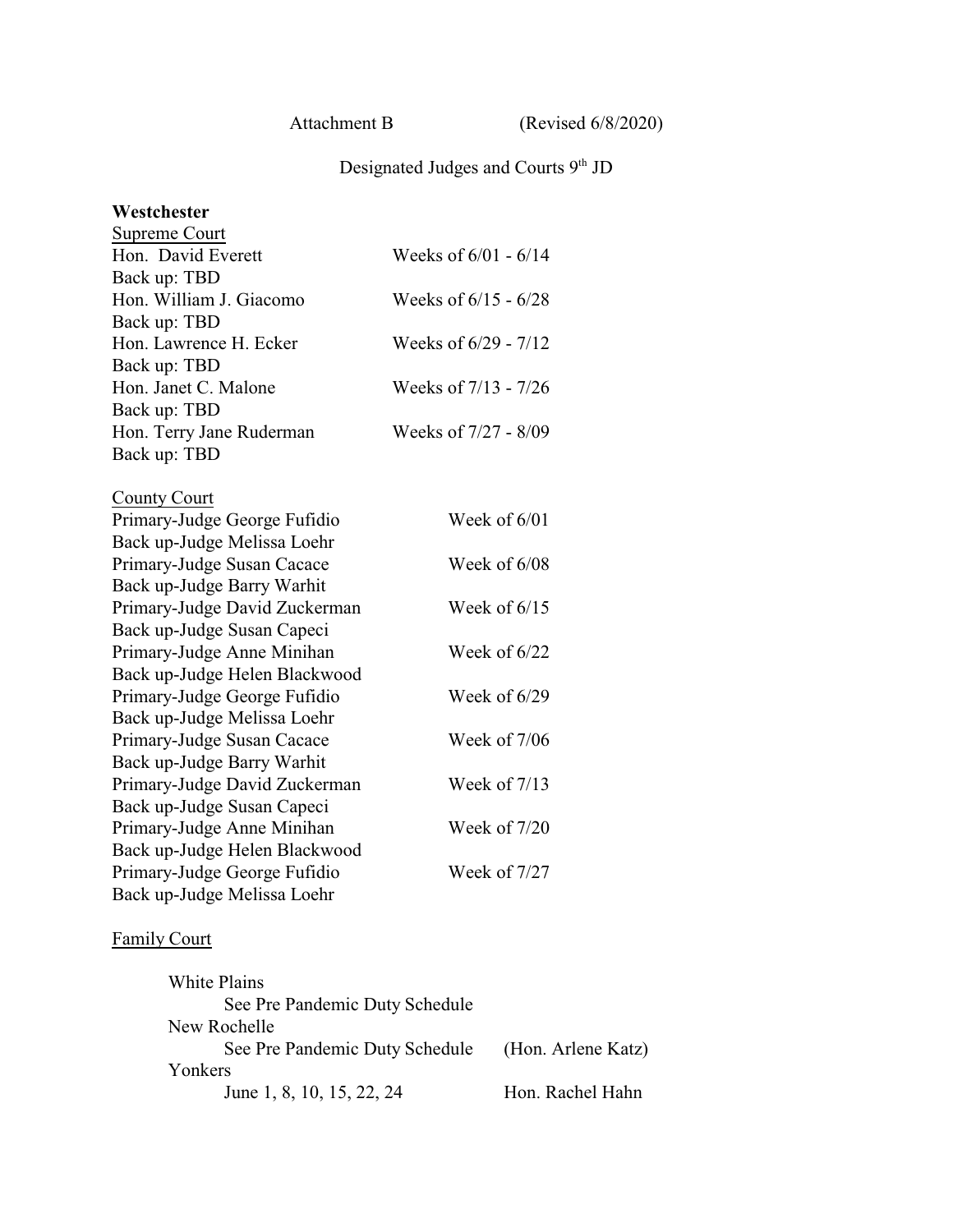June 2, 5, 9, 12, 16, 23, 26 Hon. Mary Anne Scattaretico-Naber June 3, 4, 11, 17, 18, 19, 25, 29, 30 Hon. Michelle Schauer July 1, 2, 9, 15, 16, 17, 23, 29, 30 Hon. Michelle Schauer<br>July 6, 10, 14, 21, 24, 28, 31 Hon. Mary Anne Scatta July 7, 8, 13, 20, 22, 27, Hon. Rachel Hahn

## **City Courts**

| Hon. Thomas Quinones:                  | Week of $6/1$  |
|----------------------------------------|----------------|
| Back Up: Hon. Elena Goldberg-Valazquez |                |
| Judge Thomas Daly                      | Week of 6/8    |
| Back Up: Hon. Nichelle Johnson         |                |
| Hon. Anthony Carbone                   | Week of $6/15$ |
| Back Up: Hon. Jared Rice               |                |
| Hon. Judge Reginald Johnson            | Week of 6/22   |
| Back Up: Hon. Evan Inlaw               |                |
| Hon. Adrian Armstrong                  | Week of 6/29   |
| Back Up: Hon. Susan Kettner            |                |
|                                        |                |

# **Dutchess**

| Supreme Court:               |                |
|------------------------------|----------------|
| Hon. Hal Greenwald -         | Week of $6/01$ |
| Back Up - Hon Christi Acker  |                |
| Hon. Christi Acker -         | Week of 6/08   |
| Back-up - Hon. Maria Rosa    |                |
| Hon. Maria Rosa -            | Week of $6/15$ |
| Back-up - Hon. Hal Greenwald |                |
| Hon. Hal Greenwald -         | Week of $6/22$ |
| Back-up - Hon. Christi Acker |                |
| Hon. Christi Acker -         | Week of $6/29$ |
| Back-up - Hon. Maria Rosa    |                |
| Hon. Maria Rosa -            | Week of 7/6    |
| Back-up - Judge Greenwald    |                |
| County Court:                |                |
|                              |                |

| Week of $6/01$ |
|----------------|
|                |
| Week of $6/08$ |
|                |
| Week of $6/15$ |
|                |
| Week of $6/22$ |
|                |
| Week of $6/28$ |
|                |
| Week of $7/6$  |
|                |

Hon. Mary Anne Scattaretico-Naber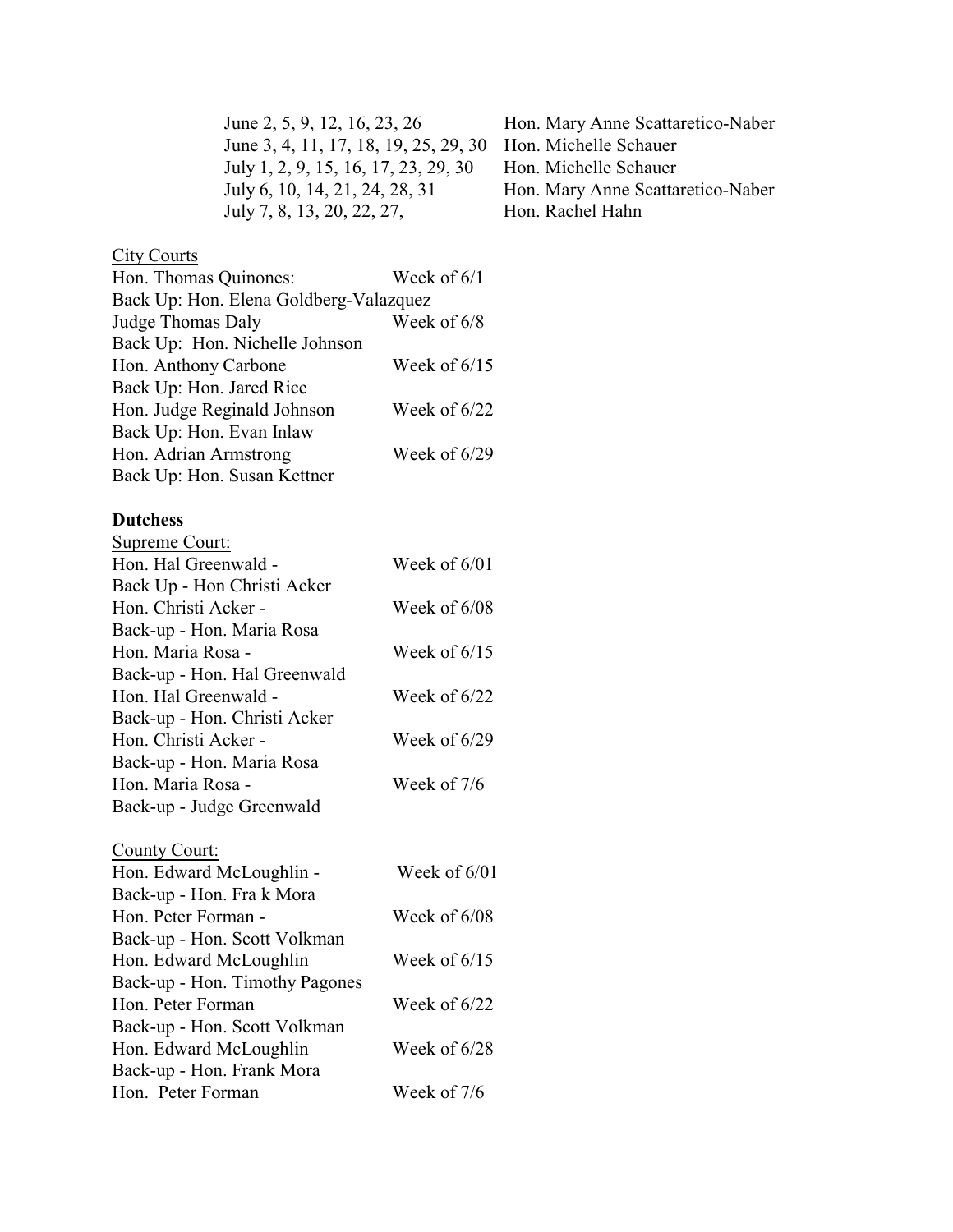#### Back-up TBD

Family June 8, 9, 10, 11, 12, 24, 25, 26 Hon. Jeffrey C. Martin June 15, 16, 17, 18, 19 Hon. Denise M. Watson June 22, 23, 29, 30 Hon. Tracy C. MacKenzie

July 1, 2, 20, 21, 27, 28, 29, 30, 31 Hon. Tracy C. MacKenzie July 9, 10 Hon. Jeffrey C. Martin July 6, 7, 8, 13, 14, 15, 16, 17. 22, 23, 24 Hon. Denise M. Watson

August 3, 4, 5, 6, 7, 20, 21, 31 Hon. Jeffrey C. Martin August 10, 11, 12, 13, 14, 17, 18, 19 Hon. Denise M. Watson August 24, 25, 26, 27, 28 Hon. Tracy C. MacKenzie

Sept. 1, 2, 3, 4, 28, 29, 30 Hon. Jeffrey C. Martin Sept. 8, 9, 10, 11, 16, 17, 18 Hon. Denise M. Watson Sept 14, 15, 21, 22, 23, 24, 25 Hon. Tracy C. MacKenzie

#### City

| Judge Mora           | Week of 6/01   |
|----------------------|----------------|
| Judge Volkman        | Week of 6/08   |
| <b>Judge Pagones</b> | Week of $6/15$ |
| Judge Volkman        | Week of $6/22$ |
| Judge Mora           | Week of 6/29   |

#### **Orange**

Supreme Hon. Robert Onofry June 1 to June 14 Back Up: On. Sandra Sciortino Hon Sandra Scortino June 15 to June 28 Back Up: Hon. Robert Onofry

County Judge Robert Freehill June1 to June 14 Back-up Robert Prisco Judge Robert Prisco June 15 to June 28 Back-up Robert Freehill

Family Judge Krahulik will sit on Mondays Judge Klein will sit on Tuesdays Judge Currier-Woods will sit on Wednesdays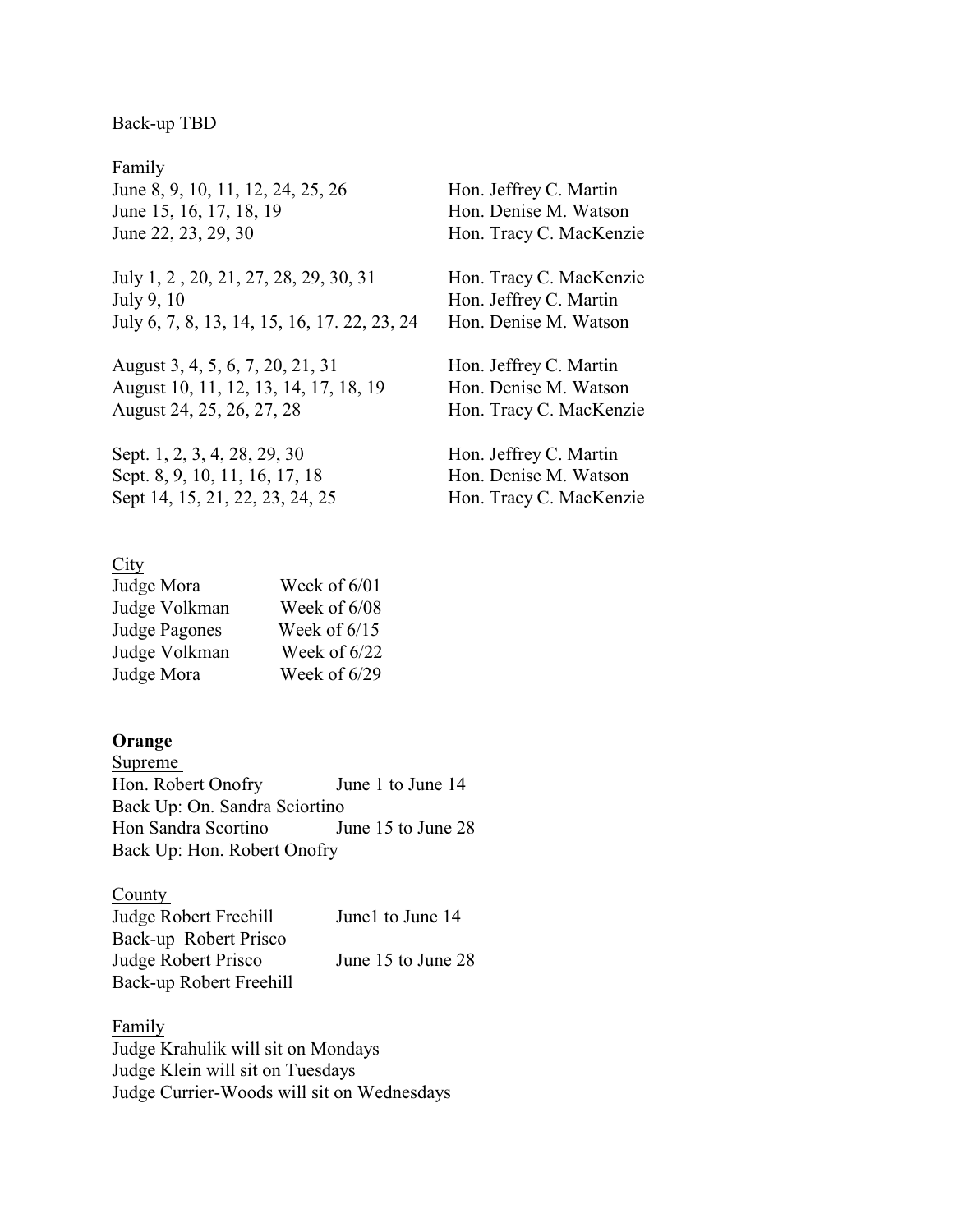Judge Campbell will sit on Thursdays The judges will rotate Fridays

| <b>City Courts</b> |  |
|--------------------|--|
| Hon Richard Guer   |  |

| Hon. Richard Guertin   | Week of June 1, 2020  |
|------------------------|-----------------------|
| Hon. E. Loren Williams | Week of June 8, 2020  |
| Hon. Steven Brockett   | Week of June 15, 2020 |
| Hon. E. Loren Williams | Week of June 22, 2020 |
| Hon. Richard Guertin   | Week of June 29, 2020 |

### **Putnam**

Supreme Court Duty Schedule through May, 2020: Judge Capone – each Tuesday and Thursday Back Up: Judge Grossman Judge Grossman- each Monday and Wednesday Back Up Judge Capone Alternating Friday- Judge Capone 5/15, Judge Grossman 5/22, Judge Capone 5/29/2020 Judge DiBella- assigned to all Guardianship emergencies Back Up: Judge Grossman

Putnam County Court and Family Court Duty Schedule (including justice court arraignments) through May, 2002: Judge Rooney – each Tuesday and Thursday Back Up: Judge Spofford Judge Spofford – each Monday and Wednesday Back Up: Judge Rooney Alternating Fridays- Judge Spofford 5/15, Judge Rooney 5/22, Judge Spofford 5/29/2020

| Date          | Supreme            | <b>County Family</b> |
|---------------|--------------------|----------------------|
| Mon. June 1   | Victor G. Grossman | Joseph J. Spofford   |
| Tues. June 2  | Gina C. Capone     | James T. Rooney      |
| Wed. June 3   | Victor G. Grossman | Joseph J. Spofford   |
| Thur. June 4  | Gina C. Capone     | James T. Rooney      |
| Fri, June 5   | Victor G. Grossman | James T. Rooney      |
| Mon. June 8   | Victor G. Grossman | Joseph J. Spofford   |
| Tues. June 9  | Gina C. Capone     | James T. Rooney      |
| Wed. June 10  | Victor G. Grossman | Joseph J. Spofford   |
| Thur. June 11 | Gina C. Capone     | James T. Rooney      |
| Fri. June 12  | Gina C. Capone     | Joseph J. Spofford   |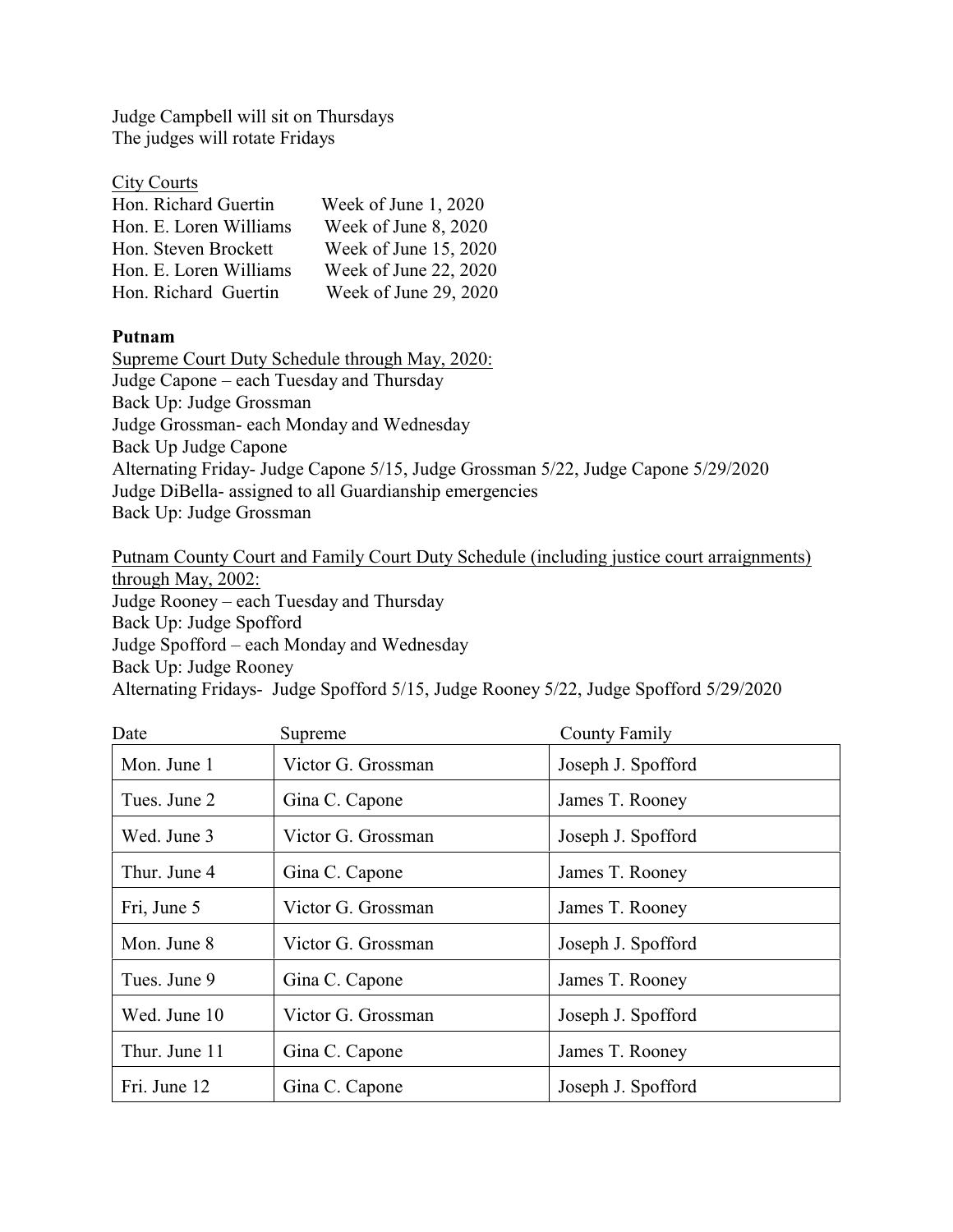| Mon. June 15   | Victor G. Grossman | Joseph J. Spofford |
|----------------|--------------------|--------------------|
| Tues. June 16  | Gina C. Capone     | James T. Rooney    |
| Wed. June 17   | Victor G. Grossman | Joseph J. Spofford |
| Thur. June 18  | Gina C. Capone     | James T. Rooney    |
| Fri. June 19   | Victor G. Grossman | James T. Rooney    |
| Mon. June 22   | Victor G. Grossman | Joseph J. Spofford |
| Tues. June 23  | Gina C. Capone     | James T. Rooney    |
| Wed. June 24   | Victor G. Grossman | Joseph J. Spofford |
| Thur. June 25  | Gina C. Capone     | James T. Rooney    |
| Fri. June 26   | Gina C. Capone     | Joseph J. Spofford |
| Mon. June 29   | Victor G. Grossman | Joseph J. Spofford |
| Tues. June 30  | Gina C. Capone     | James T. Rooney    |
|                |                    |                    |
| Wed. July 1    | Victor G. Grossman | Joseph J. Spofford |
| Thurs. July 2  | Gina C. Capone     | James T. Rooney    |
| Fri. July 3    | <b>HOLIDAY</b>     | <b>HOLIDAY</b>     |
| Mon. July 6    | Victor G. Grossman | Joseph J. Spofford |
| Tues. July 7   | Gina C. Capone     | James T. Rooney    |
| Weds. July 8   | Victor G. Grossman | Joseph J. Spofford |
| Thurs. July 9  | Gina C. Capone     | James T. Rooney    |
| Fri. July 10   | Gina C. Capone     | Joseph J. Spofford |
| Mon. July 13   | Victor G. Grossman | Joseph J. Spofford |
| Tues. July 14  | Gina C. Capone     | James T. Rooney    |
| Weds. July 15  | Victor G. Grossman | Joseph J. Spofford |
| Thurs. July 16 | Gina C. Capone     | James T. Rooney    |
| Fri. July 17   | Victor G. Grossman | James T. Rooney    |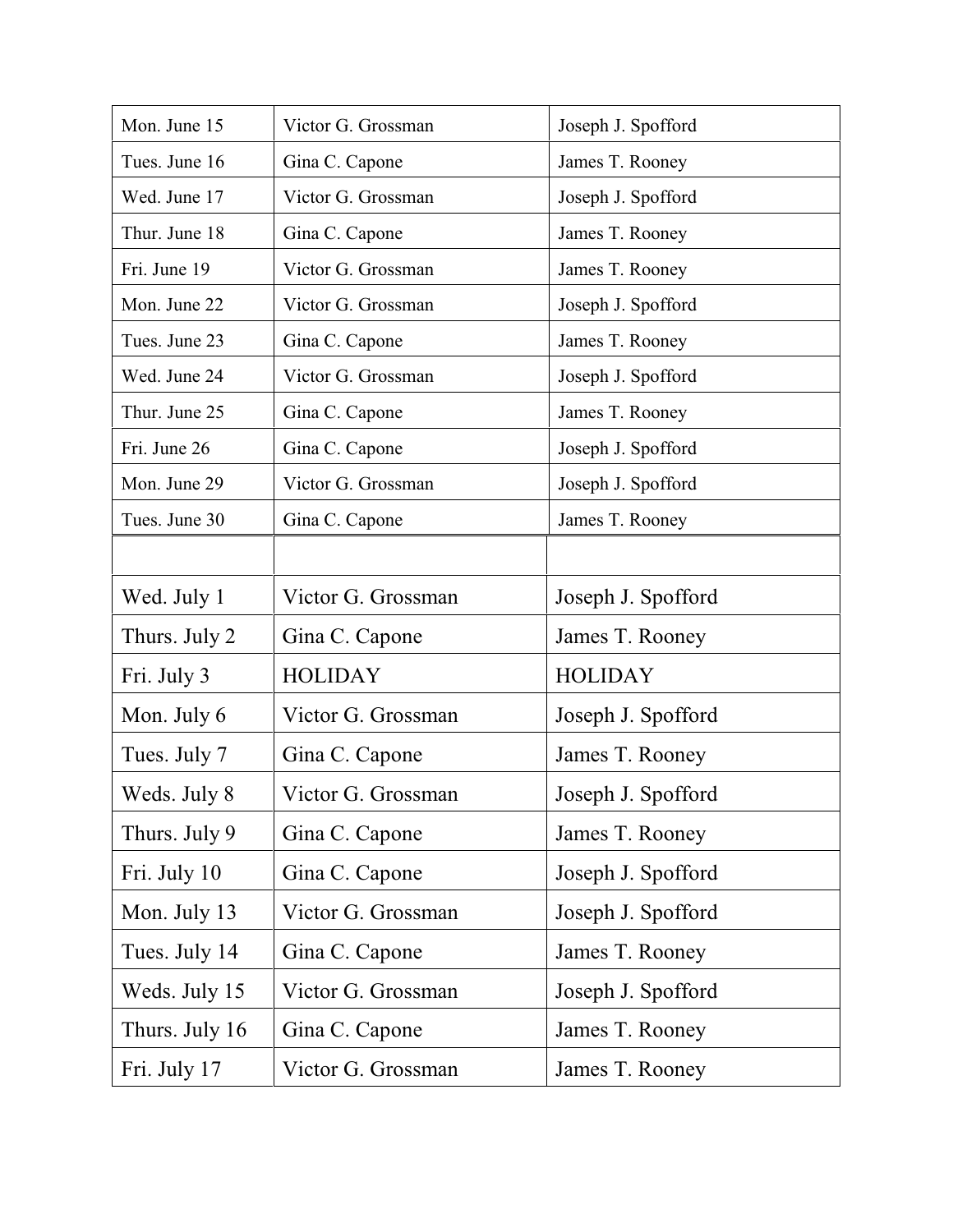| Mon. July 20   | Victor G. Grossman | Joseph J. Spofford |
|----------------|--------------------|--------------------|
| Tues. July 21  | Gina C. Capone     | James T. Rooney    |
| Weds. July 22  | Victor G. Grossman | Joseph J. Spofford |
| Thurs. July 23 | Gina C. Capone     | James T. Rooney    |
| Fri. July 24   | Gina C. Capone     | Joseph J. Spofford |
| Mon. July 27   | Victor G. Grossman | Joseph J. Spofford |
| Tues. July 28  | Gina C. Capone     | James T. Rooney    |
| Wed. July 29   | Victor G. Grossman | Joseph J. Spofford |
| Thurs. July 30 | Gina C. Capone     | James T. Rooney    |
| Fri. July 31   | Victor G. Grossman | James T. Rooney    |

# **Rockland**

| Supreme                         |                |
|---------------------------------|----------------|
| Hon. Paul Marx                  | Week of 6/1    |
| Back Up: Hon. Sherri Eisenpress |                |
| Hon. Sherri Eisenpress          | Week of $6/8$  |
| Back Up: Hon. Thomas Zugibe     |                |
| Hon. Thomas Zugibe              | Week of $6/15$ |
| Back Up: Rolf Thorsen           |                |
| Hon. Rolf Thorsen               | Week of $6/22$ |
| Back Up: Hon. Robert Berliner   |                |
| Hon. Robert Berliner            | Week of $6/29$ |
| Back Up: Hon. Paul Marx         |                |
| Hon. Paul Marx                  | Week of 7/6    |
| Back Up: Sherri Eisenpress      |                |
| Hon. Sherri Eisenpress          | Week of $7/13$ |
| Back Up: Hon. Thomas Zugibe     |                |
| Hon. Thomas Zugibe              | Week of 7/20   |
| Back Up: Hon. Rolf Thorsen      |                |
| Hon. Rolf Thorsen               | Week of 7/27   |
| Back Up: Robert Berliner        |                |
|                                 |                |

# **County**

Hon. Larry Schwartz Week of 6/1 Back Up: Hon. Kevin Russo Hon. Kevin Russo Week of 6/8 Back Up: Hon. Larry Schwartz